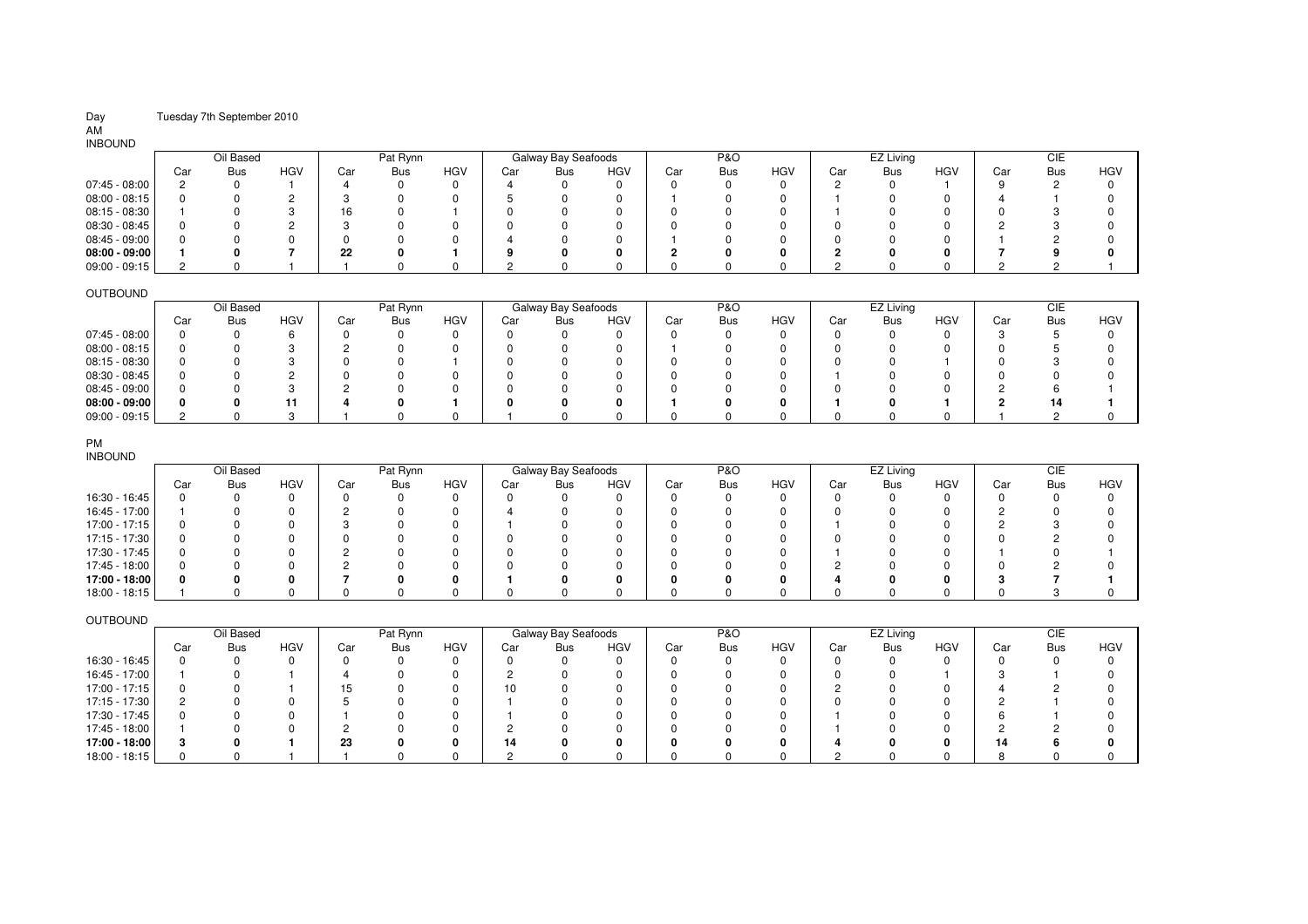# Day

### INBOUND

| 111000110       |     |             |            |     |                                  |            |     |                        |            |     |            |            |     |                             |            |     |            |            |
|-----------------|-----|-------------|------------|-----|----------------------------------|------------|-----|------------------------|------------|-----|------------|------------|-----|-----------------------------|------------|-----|------------|------------|
|                 |     | Iggy Madden |            |     | Red Sail fish Factory / CityLink |            |     | <b>Harbour Related</b> |            |     | Cold Chon  |            |     | <b>Galway Boat Building</b> |            |     | <b>BIM</b> |            |
|                 | Car | Bus         | <b>HGV</b> | Car | <b>Bus</b>                       | <b>HGV</b> | Car | Bus                    | <b>HGV</b> | Car | <b>Bus</b> | <b>HGV</b> | Car | <b>Bus</b>                  | <b>HGV</b> | Car | Bus        | <b>HGV</b> |
| 07:45 - 08:00   |     |             |            |     |                                  |            |     |                        | o          |     |            | 0          |     |                             |            |     |            |            |
| 08:00 - 08:15   |     |             |            |     |                                  |            |     |                        |            |     |            |            |     |                             |            |     |            |            |
| 08:15 - 08:30   |     |             |            |     |                                  |            |     |                        |            |     |            |            |     |                             |            |     |            |            |
| 08:30 - 08:45   |     |             |            |     |                                  |            |     |                        |            |     |            |            |     |                             |            |     |            |            |
| 08:45 - 09:00   |     |             |            |     |                                  |            |     |                        |            |     |            | 0          |     |                             |            |     |            |            |
| $08:00 - 09:00$ |     |             |            |     |                                  |            |     |                        |            |     |            |            |     |                             |            |     |            |            |
| 09:00 - 09:15   |     |             |            |     |                                  |            |     |                        |            |     |            |            |     |                             |            |     |            |            |

### OUTBOUND

| --------        |     |             |            |     |            |            |     |                        |            |     |            |            |     |                      |            |     |            |            |
|-----------------|-----|-------------|------------|-----|------------|------------|-----|------------------------|------------|-----|------------|------------|-----|----------------------|------------|-----|------------|------------|
|                 |     | Iggy Madden |            |     | CityLink   |            |     | <b>Harbour Related</b> |            |     | Cold Chon  |            |     | Galway Boat Building |            |     | <b>BIM</b> |            |
|                 | Car | Bus         | <b>HGV</b> | Car | <b>Bus</b> | <b>HGV</b> | Car | Bus                    | <b>HGV</b> | Car | <b>Bus</b> | <b>HGV</b> | Car | Bus                  | <b>HGV</b> | Car | Bus        | <b>HGV</b> |
| 07:45 - 08:00   |     |             |            |     |            |            |     |                        |            |     |            |            |     |                      |            |     |            |            |
| $08:00 - 08:15$ |     |             |            |     |            |            |     |                        |            |     |            |            |     |                      |            |     |            |            |
| 08:15 - 08:30   |     |             |            |     |            |            |     |                        |            |     |            |            |     |                      |            |     |            |            |
| 08:30 - 08:45   |     |             |            |     |            |            |     |                        |            |     |            |            |     |                      |            |     |            |            |
| 08:45 - 09:00   |     |             |            |     |            |            |     |                        |            |     |            |            |     |                      |            |     |            |            |
| $08:00 - 09:00$ |     |             |            |     |            |            |     |                        |            |     |            |            |     |                      |            |     |            |            |
| $09:00 - 09:15$ |     |             |            |     |            |            |     |                        |            |     |            |            |     |                      |            |     |            |            |

### PM

 INBOUND16:30 - 16:45 16:45 - 17:00 17:00 - 17:15 17:15 - 17:30 17:30 - 17:45 17:45 - 18:00 **17:00 - 18:00** 18:00 - 18:15 Car Bus HGVV | Car Bus HGV | Car Bus HGV | Car Bus HGV | Car Bus HGV | Car Bus HGV 0 0 0 0 0 0 0 0 0 0 0 0 0 0 0 0 0 0 1 0 1 0 1 0 0 0 0 0 0 0 0 0 0 0 0 0 1 0 1 0 0 0 0 0 0 0 0 0 1 0 0 0 0 0 0 0 0 0 0 0 1 0 0 0 0 0 0 0 0 0 0 0 00 0 1 | 0 3 0 | 2 0 0 | 0 0 0 | 0 0 0 | 0 0 0 0 0 0 0 0 0 0 0 0 0 0 0 0 0 0 0 0 0 0 **1 0 2 0 3 0 3 0 0 0 0 0 1 0 0 0 0 0** 0 0 0 1 0 0 1 0 0 0 0 0 0 0 0 0 0 0 Iggy Madden | Red Sail fish Factory / CityLink | Harbour Related | Cold Chon | Galway Boat Building | BIM

### OUTBOUND

|               |     | Iggy Madden |            |     | Red Sail fish Factory / CityLink |     |     | <b>Harbour Related</b> |            |     | Cold Chon  |            |     | <b>Galway Boat Building</b> |            |     | <b>BIM</b> |     |
|---------------|-----|-------------|------------|-----|----------------------------------|-----|-----|------------------------|------------|-----|------------|------------|-----|-----------------------------|------------|-----|------------|-----|
|               | Car | <b>Bus</b>  | <b>HGV</b> | Car | <b>Bus</b>                       | HGV | Car | Bus                    | <b>HGV</b> | Car | <b>Bus</b> | <b>HGV</b> | Car | Bus                         | <b>HGV</b> | Car | <b>Bus</b> | HGV |
| 16:30 - 16:45 |     |             |            |     |                                  |     |     |                        | 0          |     |            |            |     |                             |            |     |            |     |
| 16:45 - 17:00 |     |             |            |     |                                  |     |     |                        |            |     |            |            |     |                             |            |     |            |     |
| 17:00 - 17:15 |     |             |            |     |                                  |     |     |                        |            |     |            |            |     |                             |            |     |            |     |
| 17:15 - 17:30 |     |             |            |     |                                  |     |     |                        |            |     |            |            |     |                             |            |     |            |     |
| 17:30 - 17:45 |     |             |            |     |                                  |     |     |                        |            |     |            |            |     |                             |            |     |            |     |
| 17:45 - 18:00 |     |             |            |     |                                  |     |     |                        |            |     |            |            |     |                             |            |     |            |     |
| 17:00 - 18:00 |     |             |            |     |                                  |     |     |                        | o          |     |            |            |     |                             |            |     |            |     |
| 18:00 - 18:15 |     |             |            |     |                                  |     |     |                        | ŋ          |     |            |            |     |                             |            |     |            |     |

AM